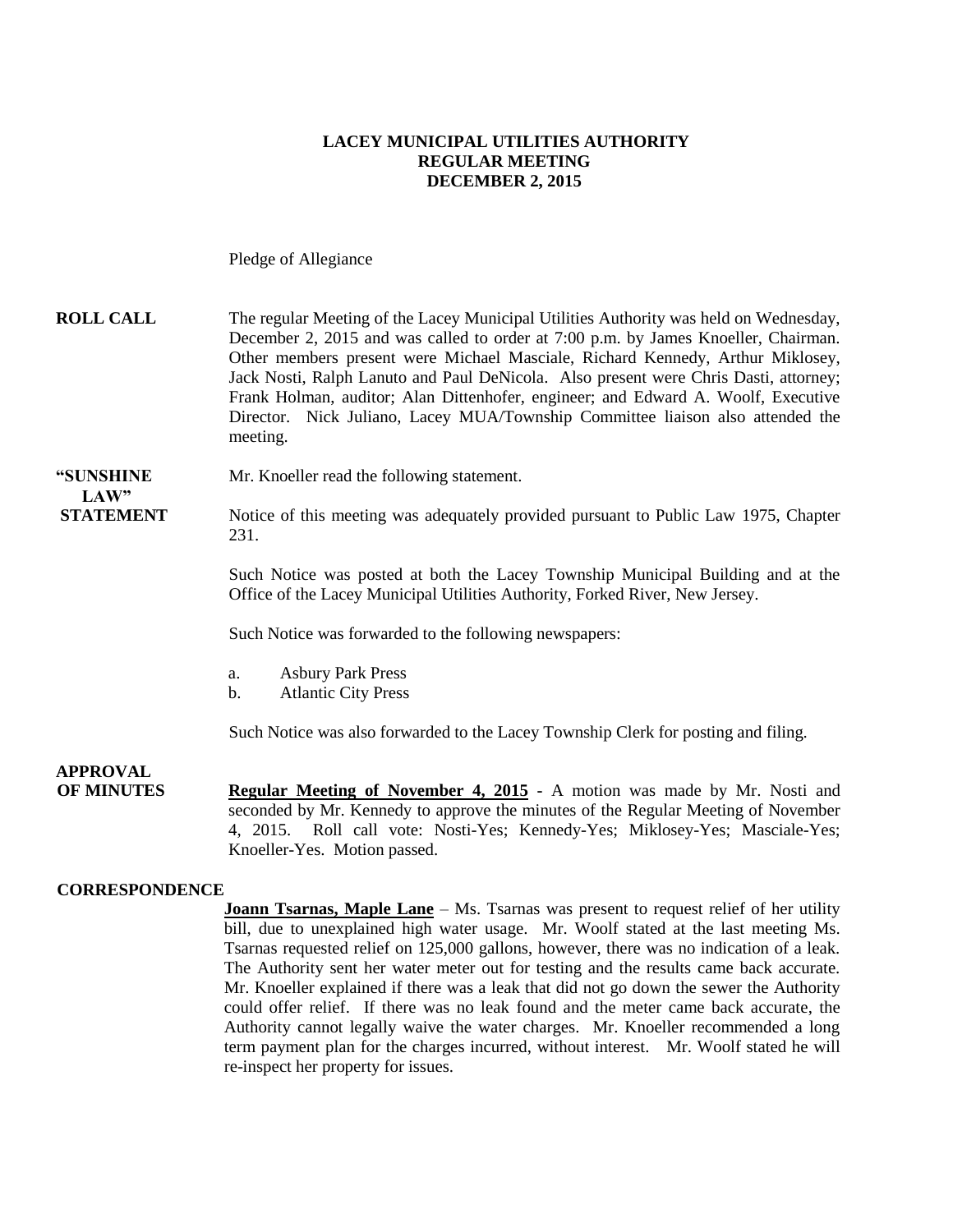Ms. Tsarnas asked about the tax lien sale. A motion was made by Mr. Nosti and seconded by Mr. Miklosey to contact the Tax Accessor to have the lien pulled until the Authority has an opportunity to resolve this issue and re-inspect the premises. Roll call vote: Nosti-Yes; Miklosey-Yes; Kennedy-Yes; Masciale-Yes; Knoeller-Yes. Motion passed.

### **EXECUTIVE DIRECTOR'S**

**REPORT Cash Balance Report - Period Ending October 31, 2015** - Mr. Woolf summarized the cash balances for period ending October 31, 2015 as follows: Total cash balance for the unrestricted accounts were \$7,191,767.31, with earnings of \$3,319.66. Total cash balance for the restricted accounts held by the trustee were \$6,987,991.88, with earnings of \$2,861.77. Current period interest on the restricted and unrestricted accounts was \$6,181.43. Year-to-date earnings on all interest bearing accounts were \$43,869.28.

> **Resolution 2015-61 – Transfer of Funds – 2015 Sewer and Water Budget** - On recommendation by the executive director, a motion was made by Mr. Nosti and seconded by Mr. Kennedy to adopt *Resolution 2015-61, Resolution of the Lacey Municipal Utilities Authority, County of Ocean, State of New Jersey, Authorizing Transfer of Funds, 2015 Sewer and Water Budget.* Roll call vote: Nosti-Yes; Kennedy-Yes; Miklosey-Yes; Masciale-Yes; Knoeller-Yes. Motion passed.

> **Resolution 2015-58 – Adoption of 2016 Sewer and Water Budgets** - On recommendation by the executive director, a motion was made by Mr. Masciale and seconded by Mr. Nosti to adopt *Resolution 2015-58, 2016 Adopted Budget Resolution, Lacey Municipal Utilities Authority, Fiscal Year January 1, 2016 to December 31, 2016.*  Roll call vote: Masciale-Yes; Nosti-Yes; Miklosey-Yes; Kennedy-Yes; Knoeller-Yes. Motion passed. Mr. Miklosey asked if the increase in utilities with the new wells was included in the budget. Mr. Woolf stated it was included, in addition to the health benefit contribution for retirees.

# **BUSINESS**

**REPORT** The business report was submitted for review.

**ENGINEER'S**

**REPORT HMGP – Emergency Generators** – Mr. Dittenhofer stated his office has been reviewing the submittals for the additional equipment to be installed at the pump station. He anticipates having all the equipment and generators on site mid-January.

> **Water Treatment Plant No. 1 Upgrades** – Mr. Dittenhofer stated the contractor has a concern with the control valves drying out due to well inactivity. He explained there are leather interiors within those valves. His office will inspect and make sure they are not dried out and are operating properly.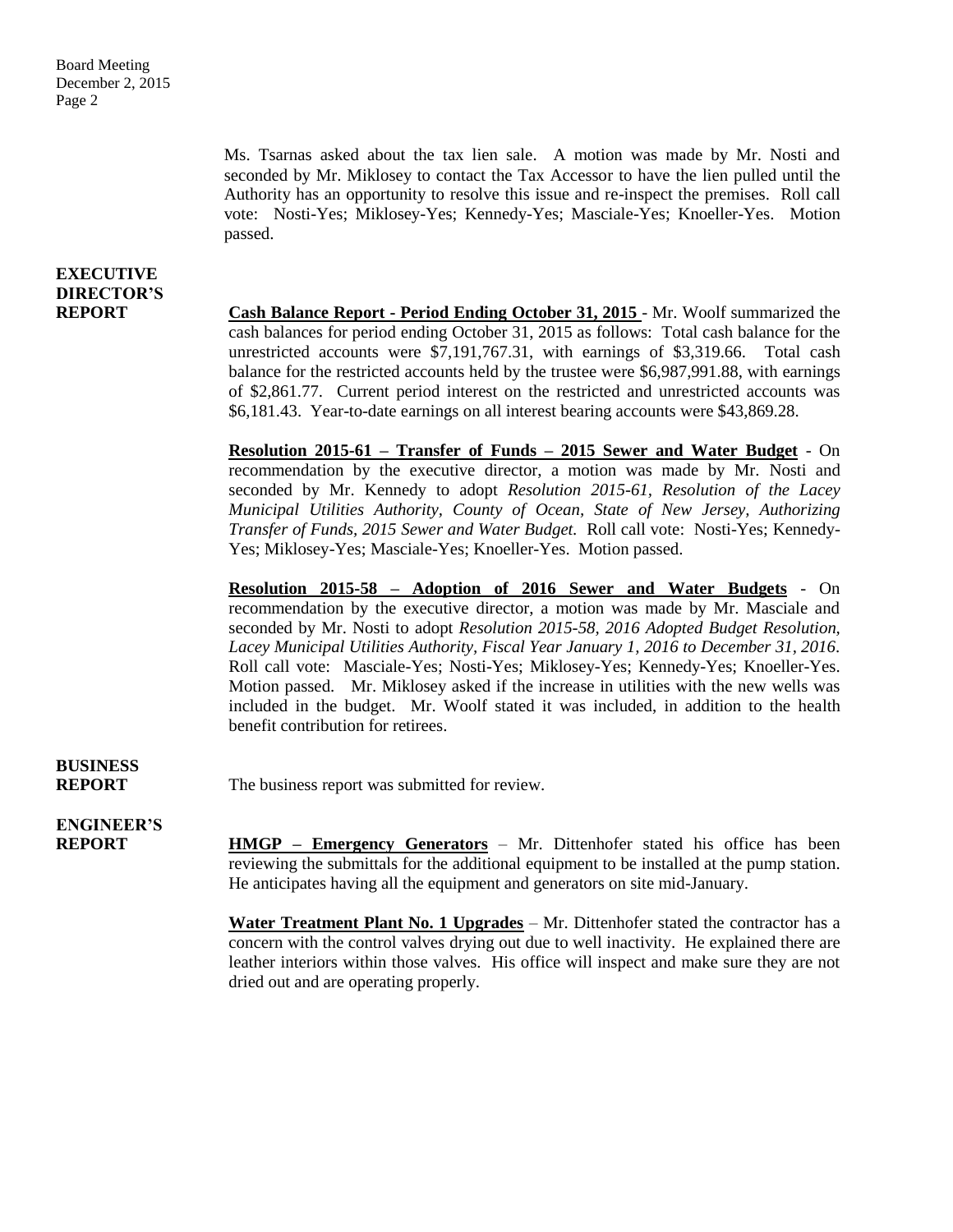Board Meeting December 2, 2015 Page 3

# **ATTORNEY'S**

**REPORT Marketing Plan** – Mr. Dasti stated his office reviewed the engineer's report regarding the marketing plan. Mayor Quinn is attempting to arrange for a meeting with appropriate representatives of Exelon.

> **Electrical Upgrades to L-2, S-2, FRB-2 and L-4 Pump Stations** – Mr. Dasti stated his office reviewed the contract documents and notice of award.

> **Marketing Plan** – Mr. Knoeller recommended starting a committee meeting to speak with neighboring Mayors regarding the selling of water.

## **AUDITOR'S**

**REPORT Accountant's Status Report – Month Ended October 31, 2015** – Mr. Holman reported user charges resulted in an unfavorable variance for the month on sewer, but a favorable variance for the year. Water user charges had a favorable variance for the month, but an unfavorable variance for the year. Delinquency charges had a favorable variance for both water and sewer, due to collection of late fees and penalties assessed due to the failure of customer to make timely payments. Interest income had a favorable variance for the month on both water and sewer.

> **Connection Fees** – Mr. Holman reported his office is recommending an increase on the Authority's sewer and water connection fees. Mr. Knoeller stated presently the sewer connection fee is \$6,470 and the water connection fee is \$1,550. Mr. Holman is recommending the sewer connection fee be increased to \$8,304, and the water connection fee be increased to \$2,024. Mr. Knoeller recommended \$8,000 for water and \$2,000 for sewer. Mr. Holman pointed out that the Authority does not have to charge the maximum chargeable fees.

> Mr. Knoeller explained the Authority's connections fees have been carrying the budget, and this increase is to make up for some of the short fall. Mr. Masciale asked how the LMUA stands in comparison to other towns in connection fees. Mr. Holman stated in comparison, the water connection fee is high and sewer is low. However, the reason water is high is Lacey is due to the large infrastructure cost. It has always been a much bigger expenditure than other towns typical of Lacey's size. Additionally, the debt service has accumulated over the years.

> Mr. Nosti asked what size services are these fees based on. Mr. Woolf stated the fees are based on a <sup>3</sup>/4" water service and 4" sewer lateral. Mr. Miklosey stated he would like to know what the fees are for the other water service sizes before voting. Mr. Woolf stated the board can agree to raise the rates, however, a rate hearing will be set up for the January  $6<sup>th</sup>$  board meeting.

> A motion was made by Mr. Masciale and seconded by Mr. Miklosey to authorize a rate hearing on the new rate schedule for the January  $6<sup>th</sup>$  board meeting. Roll call vote: Masciale-Yes; Miklosey-Yes; Nosti-Yes; Kennedy-Yes; Knoeller-Yes. Motion passed.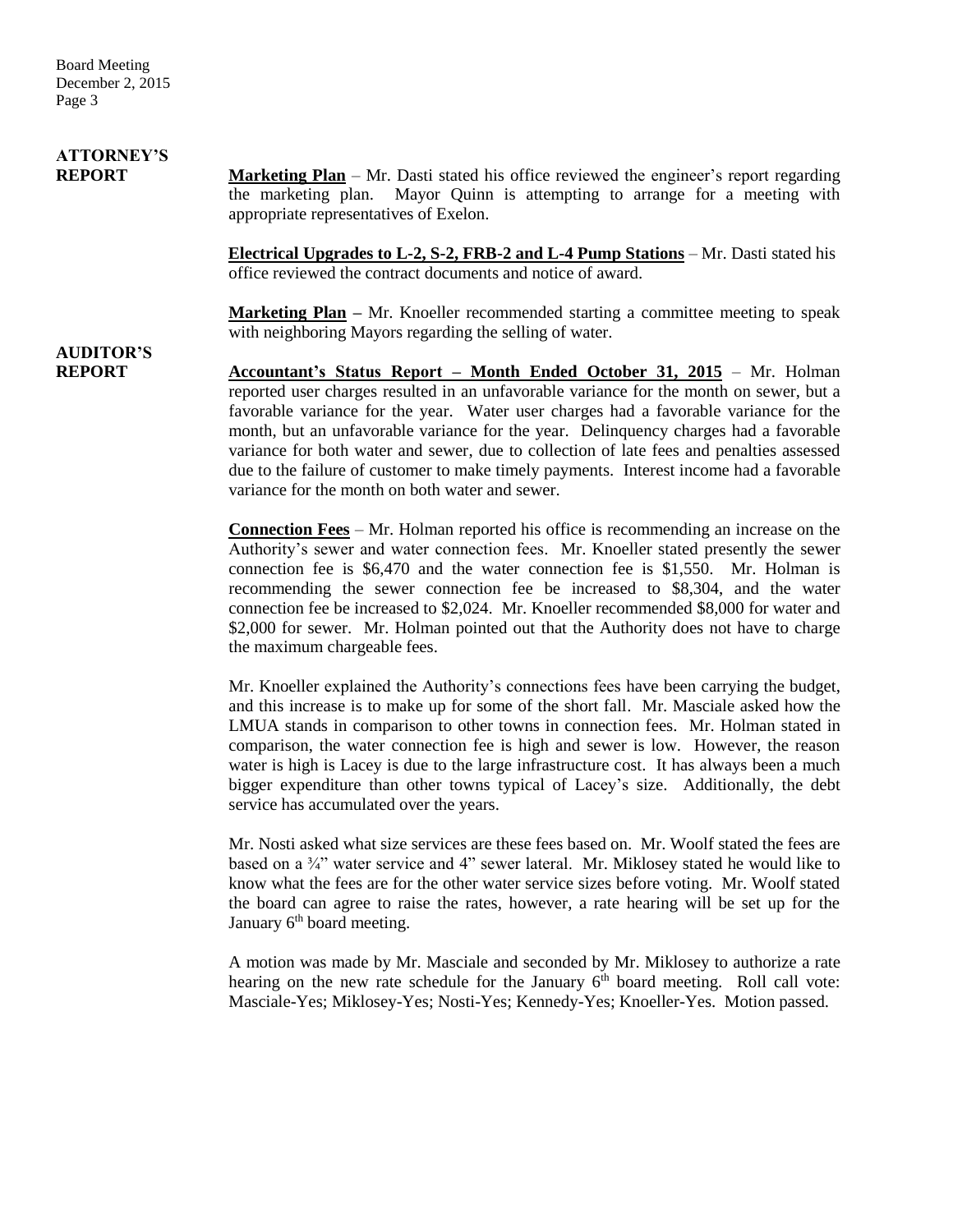#### **CORRESPONDENCE**

**Mark Dykoff, Dogwood Lane** – Requesting relief of utility bill, due to outside pipe leak. Since the water from the leak did not go into the sewer system, a motion was made by Mr. Kennedy and seconded by Mr. Miklosey to grant a credit adjustment on the sewer charges in the amount of \$264.00 (47,000 gallons). Roll call vote: Kennedy-Yes; Miklosey-Yes; Nosti-Yes; Masciale-Yes; Knoeller-Yes. Motion passed.

**Mr. & Mrs. Smith, Hickory Dr.** – Requesting relief of utility bill, due to outside pipe leak. Since the water from the leak did not go into the sewer system, a motion was made by Mr. Kennedy and seconded by Mr. Miklosey to grant a credit adjustment on the sewer charges in the amount of \$88.20 (21,000 gallons). Roll call vote: Kennedy-Yes; Miklosey-Yes; Nosti-Yes; Masciale-Yes; Knoeller-Yes. Motion passed.

**Sander Levin, Kingston Pl.** – Requesting relief of utility bill, due to outside faucet leak. Since the water from the leak did not go into the sewer system, a motion was made by Mr. Kennedy and seconded by Mr. Masciale to grant a credit adjustment on the sewer charges in the amount of \$172.78 (38,000 gallons). Roll call vote: Kennedy-Yes; Masciale-Yes; Nosti-Yes; Miklosey-Yes; Knoeller-Yes. Motion passed

**Amy Hyman, Capt. Giglio Way** – Requesting relief of utility bill, due to water meter leak. Since the water from the leak did not go into the sewer system, a motion was made by Mr. Kennedy and seconded by Mr. Miklosey to grant a credit adjustment on the sewer and water charges in the amount of \$123.74 (23,000 gallons). Roll call vote: Kennedy-Yes; Miklosey-Yes; Nosti-Yes; Masciale-Yes; Knoeller-Yes. Motion passed

**Paul Miller, Driftwood Lane** – Requesting relief of utility bill, due to outside pipe leak. Since the water from the leak did not go into the sewer system, a motion was made by Mr. Kennedy and seconded by Mr. Miklosey to grant a credit adjustment on the sewer charges in the amount of \$68.40 (19,000 gallons). Roll call vote: Kennedy-Yes; Miklosey-Yes; Nosti-Yes; Masciale-Yes; Knoeller-Yes. Motion passed

**Darrin Marasco, Boat Road** – Requesting relief of utility bill, due to garden hose leak. Since the water from the leak did not go into the sewer system, a motion was made by Mr. Kennedy and seconded by Mr. Masciale to grant a credit adjustment on the sewer charges in the amount of \$107.32 (37,000 gallons). Roll call vote: Kennedy-Yes; Masciale-Yes; Nosti-Yes; Miklosey-Yes; Knoeller-Yes. Motion passed.

**OLD**

**BUSINESS JCP&L Reimbursement –** Mr. Woolf stated the Authority paid approximately \$120,000.00 to run the electrical lines to Well No 8 and Water treatment plant No. 1. JCP&L sent the Authority a reimbursement check in the amount of \$9,542.00. The Authority will receive a reimbursement check once a year until the money is paid back.

> **Water Shut-Off Policy** – Mr. Woolf asked the Board to consider not shutting off the water for non-paying customers during the months of December, January and February. He explained many customers have hot water baseboard heating and if their water is shut off it could potentially cause problems with their heating system. Additionally, it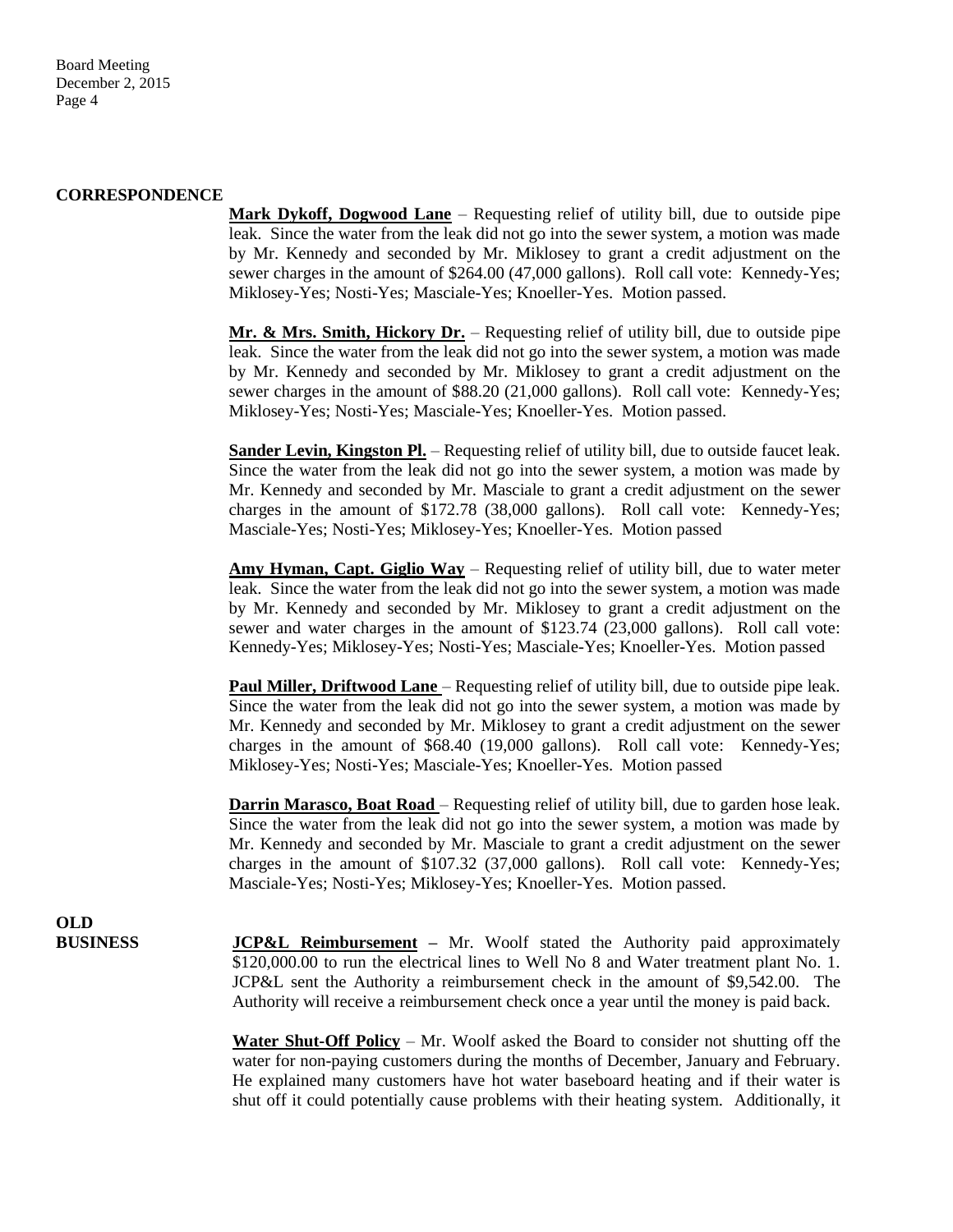interferes with the lien process with the Township and recordkeeping for the Authority to be able to distinguish whether a home should be shut off or not. Mr. Masciale recommend that customers be made aware of this policy.

Ms. Busch pointed out by implementing this policy during the months of December, January and February, each cycle will receive a one-month grace period so every cycle is equal. A motion was made by Mr. Masciale and seconded by Mr. Nosti authorizing the implementation of suspending water shut-offs for the months of December, January and February, contingent upon successful outcome of this policy. Roll call vote: Masciale-Yes; Nosti-Yes: Miklosey-Yes; Kennedy-Yes; Knoeller-Yes. Motion passed.

Mr. Miklosey stated he is aware of a customer whose water will be shut-off due to nonpayment, however, this customer has not paid his utility bill in six years. Ms. Busch explained by the time the shut-off policy went into effect, the Township ended up absorbing the lien. The Authority was unable to collect from this customer as long at the Township held the lien. Mr. Woolf stated the customer also has a health issue which prevented the Authority from shutting his water off. Mr. Miklosey stated this customer no longer has a health issue.

**NEW BUSINESS John Cavalier** - Mr. Knoeller stated John Cavalier contacted him regarding a lot he is purchasing on Bee Street. Since there is no water or sewer to this lot, he would like to run the line himself and connect to a manhole. Mr. Knoeller stated he and Mr. Woolf inspected the lot and identified that it is 180 feet away from where the manhole is. In addition to this inspection, they realized there are 6 homes on that street that either run on a well or septic. If an 8-inch line is installed on that short run, the Authority will pick up six customers with the potential to collect \$10,000.00 in connection fees for each connection for a total of \$60,000.00. Mr. Knoeller stated he and Mr. Cavalier spoke about the Authority providing him the material and he would install the water line for nothing, with an agreement the Authority would provide Mr. Cavalier a free connection for his lot. Mr. Knoeller stated the Authority could go and bid the project, however, it would cost more than \$20,000.00 to install the line. Mr. Cavalier can put this line in and within 180 days customers will be hooked up to sewer and water. Mr. Miklosey asked about potential conflicts. Mr. Woolf stated the Authority will own the lines after they are constructed, which will be inspected by the engineers.

> Mr. Knoeller stated the Authority needs to look at ways to generate income. He will have Mr. Woolf inspect the town, one section at a time, to determine what homes are on septic and/or well. Mr. Knoeller asked Mr. Dittenhofer to investigate on what it would cost the Authority to improve the 500 fees from Well No. 8 since he has identified at least 16 lots that are on septic and/or well.

> **Professional Services Contract 2016** – Mr. Woolf requested authorization to advertise and receive proposals for professional services contract 2016 utilizing existing weighted criteria. A motion was made by Mr. Nosti and seconded by Mr. Kennedy authorizing advertisement to receive proposals for professional services contract 2016. Roll call vote: Nosti-Yes; Kennedy-Yes; Miklosey-Yes; Masciale-Yes; Knoeller-Yes. Motion passed.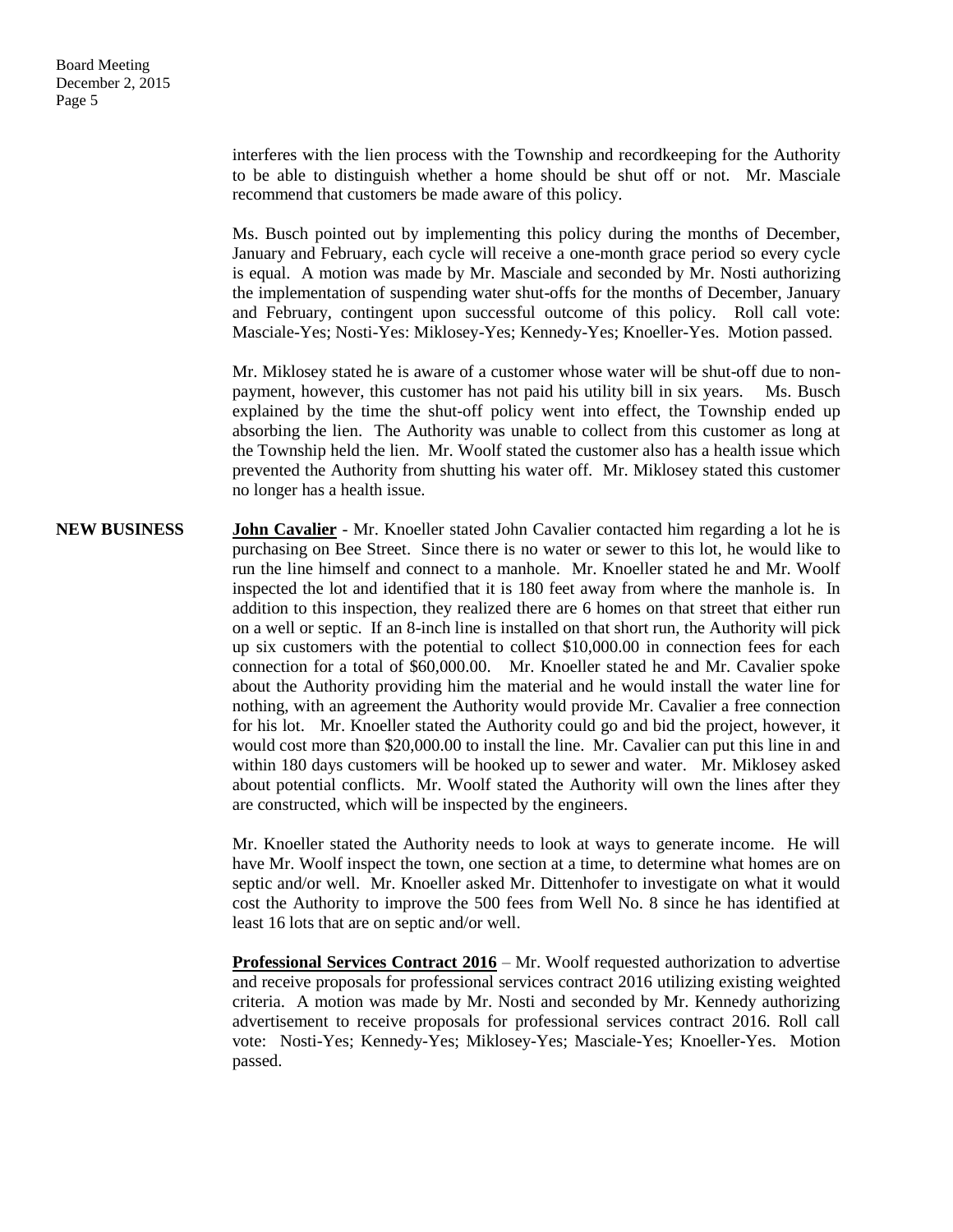Board Meeting December 2, 2015 Page 6

### **PUBLIC BUSINESS/**

**COMMENT** There was no public business/comment.

### **CLOSED SESSION**

### **RESOLUTION**

**WHEREAS,** Section 8 of the Open Public Meetings Act, Chapter 231, Public Law 1975 permits the exclusion of the public from a meeting in certain circumstances;

**WHEREAS**, this public body is of the opinion that such circumstances presently exist.

**NOW, THEREFORE, BE IT RESOLVED** by the Lacey Municipal Utilities Authority, County of Ocean and State of New Jersey as follows:

1. The public shall be excluded from discussion of action upon the hereinafter specified subject matters.

2. The general nature of this closed session concerns personnel matters.

3. It is anticipated at this time that the above-stated matters will be made public once these matters have been resolved.

4. This resolution shall take effect immediately.

A motion was made by Mr. Nosti and seconded by Mr. Miklosey to adopt the above resolution. Roll call vote: Unanimously approved.

Separate minutes were kept on the above closed session.

# **RE-OPEN**

**MEETING** A motion was made and seconded to return to open session. Motion unanimously carried.

**Debra Cardullo** - A motion was made by Mr. Kennedy and seconded by Mr. Miklosey to remove Debra Cardullo from the union and promote her to the position of bookkeeping assistant with a \$2,500.00 salary increase effective December 2, 2015. Roll call vote: Kennedy-Yes; Miklosey-Yes; Nosti-Yes; Masciale-Yes; Knoeller-Yes. Motion passed.

**Kathleen Stephensen** - A motion was made by Mr. Miklosey and seconded by Mr. Kennedy to remove Kathleen Stephensen from the union and promote her to the position of billing supervisor with a \$2,500.00 salary increase effective December 2, 2105. Roll call vote: Miklosey-Yes; Kennedy-Yes; Nosti-Yes; Masciale-Yes; Knoeller-Yes. Motion passed.